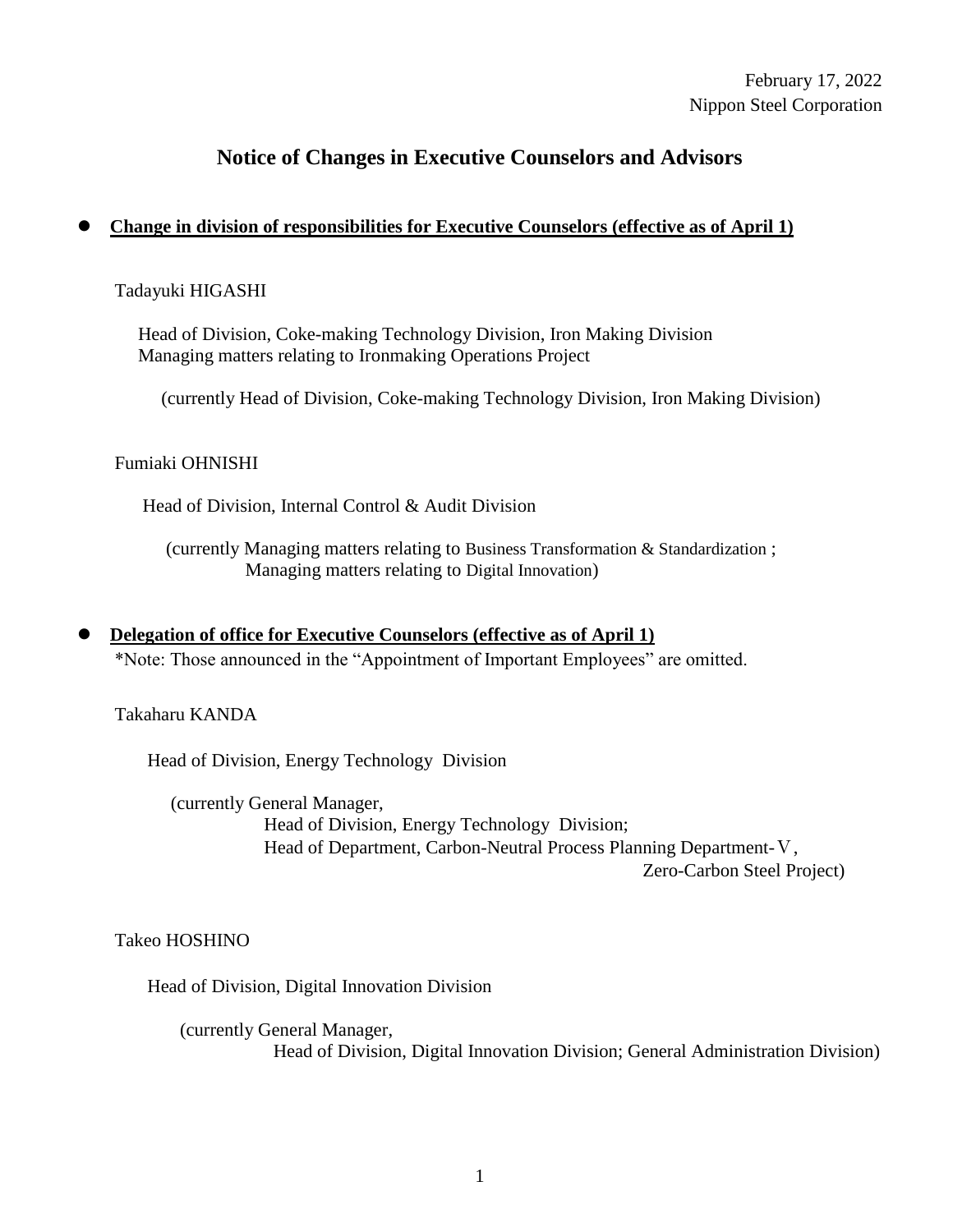Vice Head of Office, Osaka Office

(currently General Manager, Construction Products Development Division, Plate & Construction Products

Unit)

Takashi OHSAWA

Head of Division, Tubular Products Technology Division, Pipe & Tube Unit

(currently General Manager, Tubular Products Technology Division, Pipe & Tube Unit)

### Hiroyuki YASUOKA

Head of Division, Intermodal Transportation & Logistics Division

(currently General Manager,

 Digital Innovation Division; General Administration Division; Information & Communication Technology Division)

Taisuke HORIMI

 Vice Head of Works, Nagoya Works; Head of Division, Next-Generation Hot Strip Mill Project Design & Construction Division, Next-Generation Hot Strip Mill Project; Managing matters relating to Ironmaking Operations Project; Managing matters relating to Kansai Works concerning Ironmaking Operations Project

(currently Vice Head of Works, Nagoya Works; General Manager, Next-Generation Hot Strip Mill Project Design & Construction Division, Next-Generation Hot Strip Mill Project)

Yasushi KURITA

Managing matters relating to General Planning concerning Green Transformation Development Managing matters relating to Ironmaking Operations Project Managing matters relating to Kyushu Works concerning Ironmaking Operations Project

(currently Head of Division, Ironmaking Division, East Nippon Works; General Manager, Ironmaking Technology Division)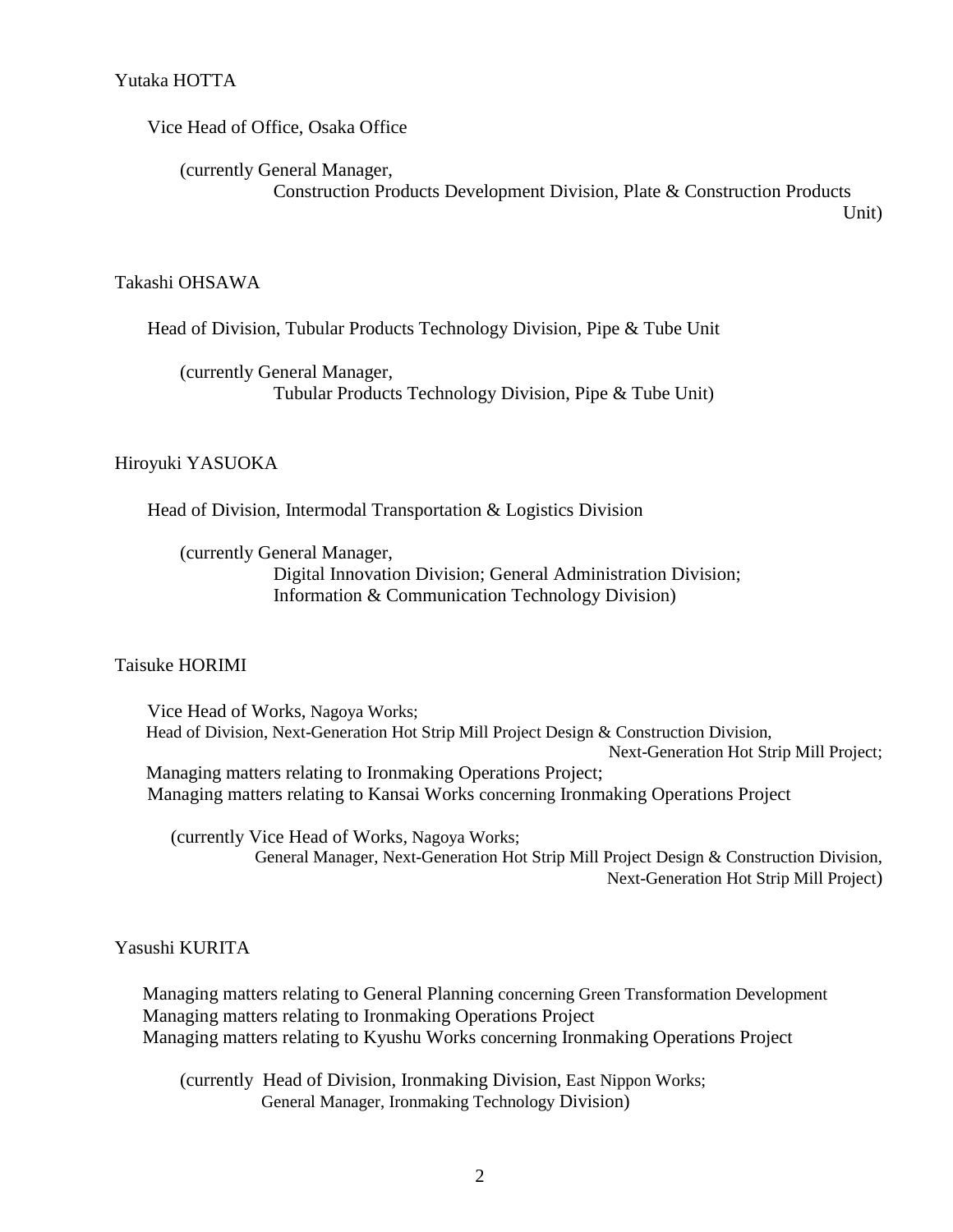Shigekazu IWAMOTO

Head of Division, Global Business Development Div.-Ⅱ, Global Business Development Sector

(currently General Manager, Accounting & Finance Division; Global Business Support Center, Global Business Development Sector)

Yasunari SHIGETA

Head of Division, Flat Products Marketing Division, Flat Products Unit

(currently Head of Division, Flat Products Marketing Division, Flat Products Unit)

#### **Retirement of Executive Counselors (effective as of March 31)**

Motofumi KOYUBA (currently Executive Counselor, Head of Division, Tubular Products Technology Division, Pipe & Tube Unit)

Effective as of April 1: Advisor, NIPPON STEEL PIPE Co., Ltd

Masato KIMURA (currently Executive Counselor, Head of Division, Intermodal Transportation & Logistics Division)

Effective as of April 1: Executive Counselor, Godo Steel, Ltd

Masayasu ABIKO (currently Executive Counselor, Vice Head of Unit, Pipe & Tube Unit) Effective as of April 1: Executive Officer, NIPPON STEEL TRADING CORPORATION

Kanji KATO (currently Executive Counselor, Vice Head of Office, Osaka Office) Effective as of April 1: Executive Counselor, TAKASAGO TEKKO K.K.

Masanori ANDOH (currently Executive Counselor, Head of Division, Group Companies Planning Division) (\*)